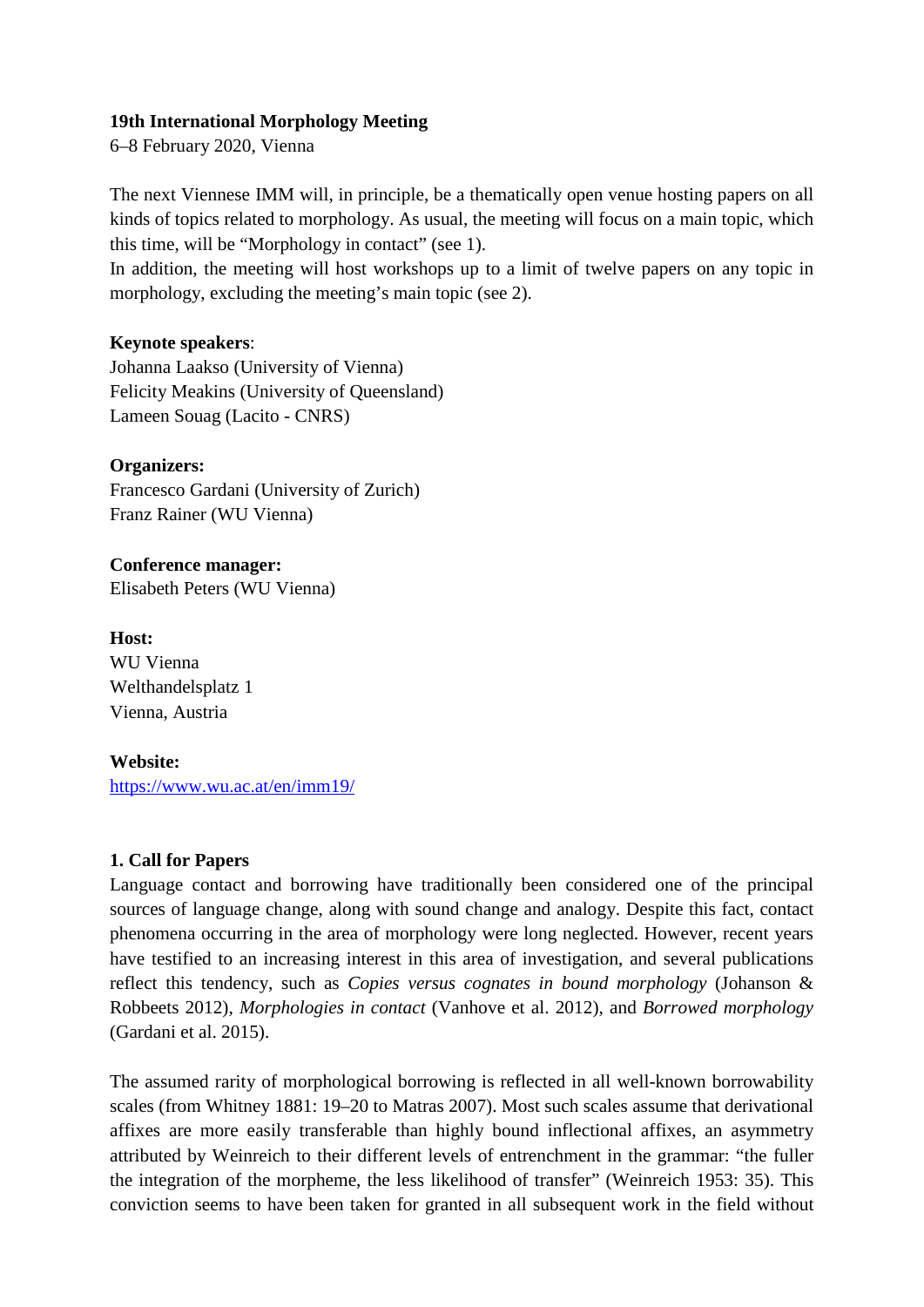undertaking any serious attempt to substantiate it quantitatively (a notable exception, based on a 100 language sample, is Seifart 2017). As a consequence, we do not yet have a precise idea of the global extent of the borrowing of morphological formatives and patterns (see Gardani 2018). In particular, the topic of compound borrowing is virtually uninvestigated (exceptions being Bağrıaçık et al. 2017 and Ralli in prep.).

Borrowed morphological formatives or patterns are often extracted from borrowed words or constructions, respectively, and adapted on the background of the morphology of the receiving language (Seifart 2015). Such processes of adaptation remain to be studied in detail even in well-researched European languages such as English, French, or German (cf. Müller et al. 2015, papers 90 to 96). In some cases, however, the borrowing process goes well beyond single formatives or patterns, affecting the morphological system as a whole. The result may be a morphology characterized by different strata, each with its specific properties. English (cf. the debate about "level ordering"), German (cf. Müller 2005), and Maltese (cf. Brincat & Mifsud 2016) are notorious in this respect, while the effect of massive borrowing (from Latin and modern European languages) is less visible in synchrony in the Romance languages. In extreme cases, stratification is so strict that split, compartmentalized, but co-existing morphological systems emerge, as has been shown for some Berber varieties (cf. Kossmann 2010). In still other cases, morphological compartmentalization concerns not only lexicaletymological stratification but also morphological subcomponents: for example, in the Australian bilingual mixed language Gurindji Kriol, Gurindji morphology dominates the nominal system, while English-derived Kriol morphology provides the verbal frame (Meakins 2011).

Because of its relative infrequency and of the different degrees of borrowability of subcomponents of morphology, morphological borrowing and in general, the effects of—both localized and areal—language contact on the morphology of a recipient language are an important source of evidence for morphological theory.

We welcome papers on both the main topic ("Morphology in contact") and all kinds of topics related to morphology.

# **Important dates:**

Submission of abstracts: from 31 March to 31 August 2019 (papers/posters) PLEASE NOTE THAT THE SUBMISSION DEADLINE HAS BEEN EXTENDED TO SEPTEMBER 14.

Notification of acceptance for abstracts: 31 October 2019 (papers/posters)

#### **Submission:**

Submission of abstracts (starting 31 March):<https://easychair.org/conferences/?conf=imm19>

#### References

Bağrıaçık, Metin, Aslı Göksel & Angela Ralli. 2017. Copying compound structures: The case of Pharasiot Greek. In Carola Trips & Jaklin Kornfilt (eds.), *Further investigations into the nature of phrasal compounding* (Morphological Investigations 1), 185–231. Berlin: Language Science Press.